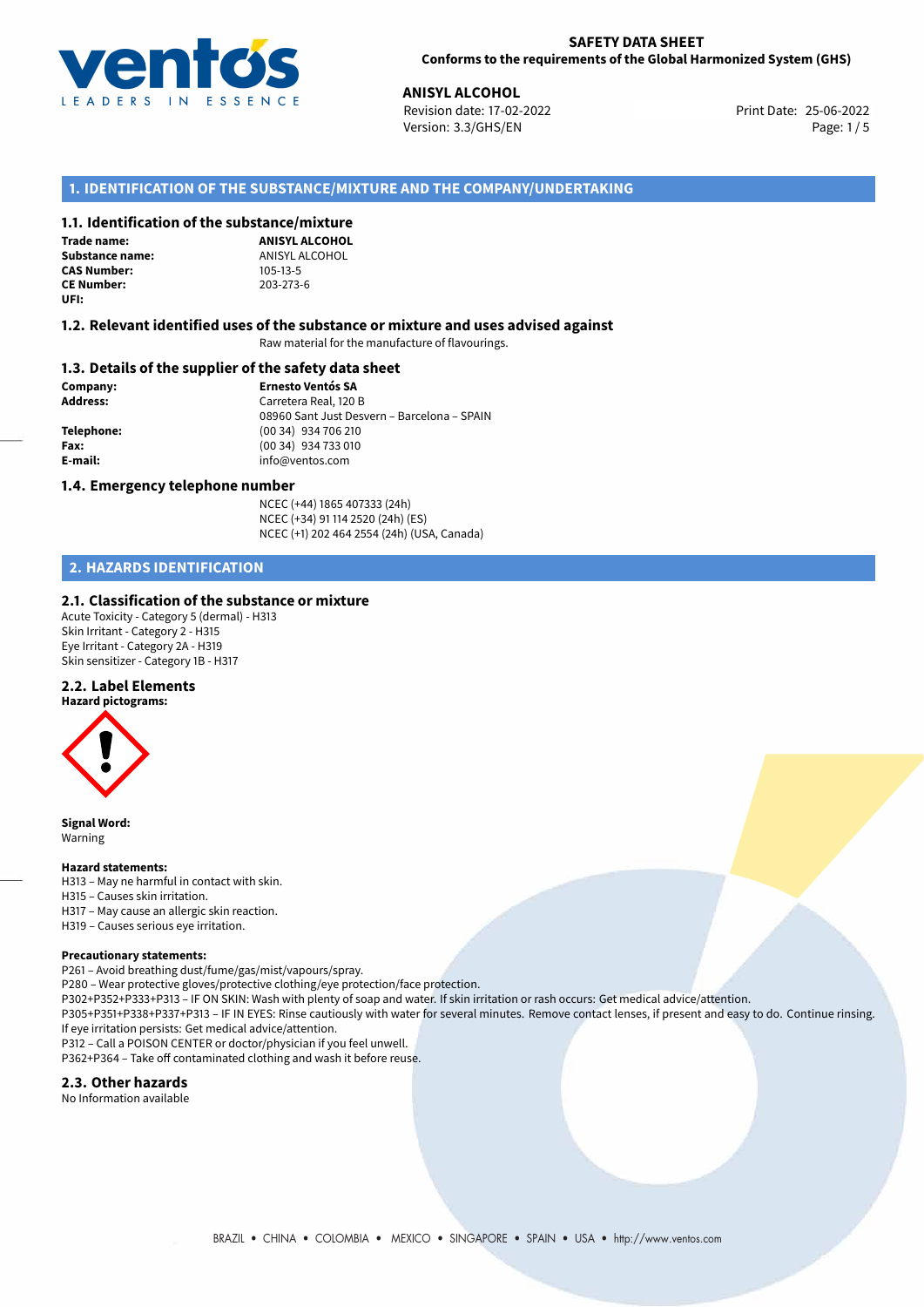

25-06-2022 **ANISYL ALCOHOL** Revision date: 17-02-2022 Print Date: Version: 3.3/GHS/EN Page: 2 / 5

# **3. COMPOSITION/INFORMATION ON INGREDIENTS**

# **3.1. Substances**

| Chemical name: | ANISYL ALCOHOL |
|----------------|----------------|
| CAS number:    | 105-13-5       |
| EC number:     | 203-273-6      |

#### **Hazardous constituents:**

| <b>Chemical Name</b> | % (w/w)   | CAS No<br><b>EC No</b> | <b>Classification according to GHS</b>                                                                                                                        |
|----------------------|-----------|------------------------|---------------------------------------------------------------------------------------------------------------------------------------------------------------|
| ANISYL ALCOHOL       | $\geq$ 50 | 105-13-5<br>203-273-6  | Acute Toxicity - Category 5 (dermal) - H313<br>Skin Irritant - Category 2 - H315<br>Eye Irritant - Category 2A - H319<br>Skin sensitizer - Category 1B - H317 |

[See the full text of the hazard statements in section 16.](#page-4-0)

# **3.2. Mixtures**

Not applicable.

# **4. FIRST-AID MEASURES**

# **4.1. Description of necessary first aid measures**

| Rinse mouth with water.                                                                                               |
|-----------------------------------------------------------------------------------------------------------------------|
| Obtain medical advice.                                                                                                |
| Keep at rest. Do not induce vomiting.                                                                                 |
| In case of contact with eyes, rinse immediately with plenty of water for at least 15 minutes and seek medical advice. |
| Remove person to fresh air and keep at rest.                                                                          |
| Seek immediate medical advice.                                                                                        |
| Take off immediately all contaminated clothing.                                                                       |
| Thoroughly wash affected skin with soap and water.                                                                    |
| Seek medical attention if symptoms persist.                                                                           |
|                                                                                                                       |

# **4.2. Most important symptoms and effects, both acute and delayed**

No information available.

#### **4.3. Indication of any immediate medical attention and special treatment needed** No information available.

**5. FIRE-FIGHTING MEASURES**

# **5.1. Extinguishing Media**

Water spray, carbon dioxide, dry chemical powder or appropriate foam. For safety reasons do not use full water jet.

# **5.2. Special hazards arising from the substance or mixture**

Known or Anticipated Hazardous Products of Combustion: Emits toxic fumes under fire conditions.

## **5.3. Advice for firefighters**

High temperatures can lead to high pressures inside closed containers. Avoid inhalation of vapors that are created. Use appropriate respiratory protection. Do not allow spillage of fire to be poured into drains or watercourses. Wear self-contained breathing apparatus and protective clothing.

# **6. ACCIDENTAL RELEASE MEASURES**

# **6.1. Personal precautions, protective equipment and emergency procedures**

Evacuate surronding areas. Ensure adequate ventilation. Keep unnecessary and unprotected personnel from entering. Do not breathe vapor/spray. Avoid contact with skin and eyes. Information regarding personal protective measures: see section 8.

#### **6.2. Environmental precautions**

To avoid possible contamination of the environment, do not discharge into any drains, surface waters or groundwaters.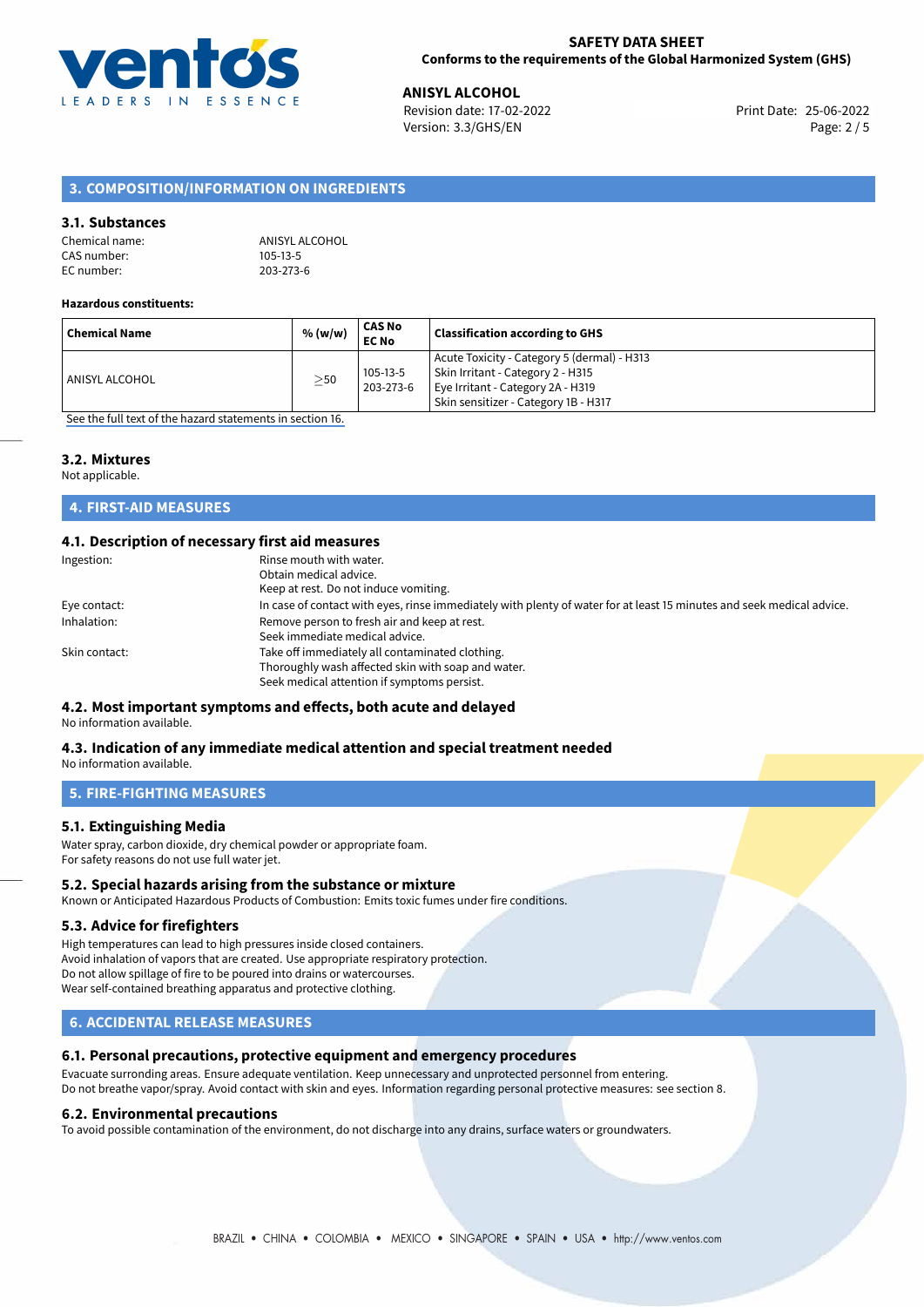

### **SAFETY DATA SHEET Conforms to the requirements of the Global Harmonized System (GHS)**

25-06-2022 **ANISYL ALCOHOL** Revision date: 17-02-2022 Print Date: Version: 3.3/GHS/EN Page: 3 / 5

# **6.3. Methods and materials for containment and cleaning up**

Cover with an inert, inorganic, non-combustible absorbent material (e.g. dry-lime, sand, soda ash). Place in covered containers using non-sparking tools and transport outdoors. Avoid open flames or sources of ignition (e.g. pilot lights on gas hot water heater). Ventilate area and wash spill site after material pickup is complete.

#### **6.4. Reference to other sections**

Information regarding exposure controls, personal protection and disposal considerations can be found in sections 8 and 13.

#### **7. HANDLING AND STORAGE**

### **7.1. Precautions for safe handling**

Do not store or handle this material near food or drinking water. Do not smoke. Avoid contact with the eyes, skin and clothing. Wear protective clothing and use glasses. Observe the rules of safety and hygiene at work. Keep in the original container or an alternative made from a compatible material.

# **7.2. Conditions for safe storage, including any incompatibilities**

Store in tightly closed and preferably full containers in a cool, dry and ventilated area, protected from light. Keep away from sources of ignition (e.g. hot surfaces, sparks, flame and static discharges). Keep away from incompatible materials (see section 10).

#### **7.3. Specific end use(s)**

No information available.

# **8. EXPOSURE CONTROLS AND PERSONAL PROTECTION**

### **8.1. Control parameters**

Components with occupational exposure limits: None known.

#### **8.2. Exposure controls**

Measures should be taken to prevent materials from being splashed into the body. Provide adequate ventilation, according to the conditions of use. Use a mechanical exhaust if required.

## **8.3. Individual protection measures, such as personal protective equipment**

| Eye/Face protection:             | Chemical safety goggles are recommended. Wash contaminated goggles before reuse.                                                            |  |  |
|----------------------------------|---------------------------------------------------------------------------------------------------------------------------------------------|--|--|
| Hand Protection:                 | Chemical-resistant gloves are recommended. Wash contaminated gloves before reuse.                                                           |  |  |
| Body protection:                 | Personal protective equipment for the body should be selected based on the task being performed and the risks<br>involved.                  |  |  |
| Respiratory Protection:          | In case of insufficient ventilation, use suitable respiratory equipment.                                                                    |  |  |
| Environmental exposure controls: | Emissions from ventilation or process equipment should be checked to ensure they comply with environmental<br>protection legislation.       |  |  |
|                                  | In some cases, filters or engineering modifications to the process equipment will be necessary to reduce emissions to<br>acceptable levels. |  |  |

# **9. PHYSICAL AND CHEMICAL PROPERTIES**

## **9.1. Information on basic physical and chemical properties**

| Liquid/solid<br>Appearance:         |                            |  |
|-------------------------------------|----------------------------|--|
| Colour:                             | Conforms to standard       |  |
| Odour:                              | Conforms to standard       |  |
| Odour theshold:                     | Not determined             |  |
| pH:                                 | Not determined             |  |
| Melting point/freezing point:       | 24 - 25                    |  |
| Boling point/boiling range (°C):    | 258 - 260                  |  |
| Flash point:                        | 141 °C                     |  |
| Evaporation rate:                   | Not determined             |  |
| Flammability:                       | Not determined             |  |
| Lower flammability/Explosive limit: | Not determined             |  |
| Upper flammability/Explosive limit: | Not determined             |  |
| Vapour pressure:                    | Not determined             |  |
| Vapour Density:                     | Not determined             |  |
| Density:                            | Not determined             |  |
| Relative density:                   | Not determined             |  |
| Water solubility:                   | PARTIALLY SOLUBLE IN WATER |  |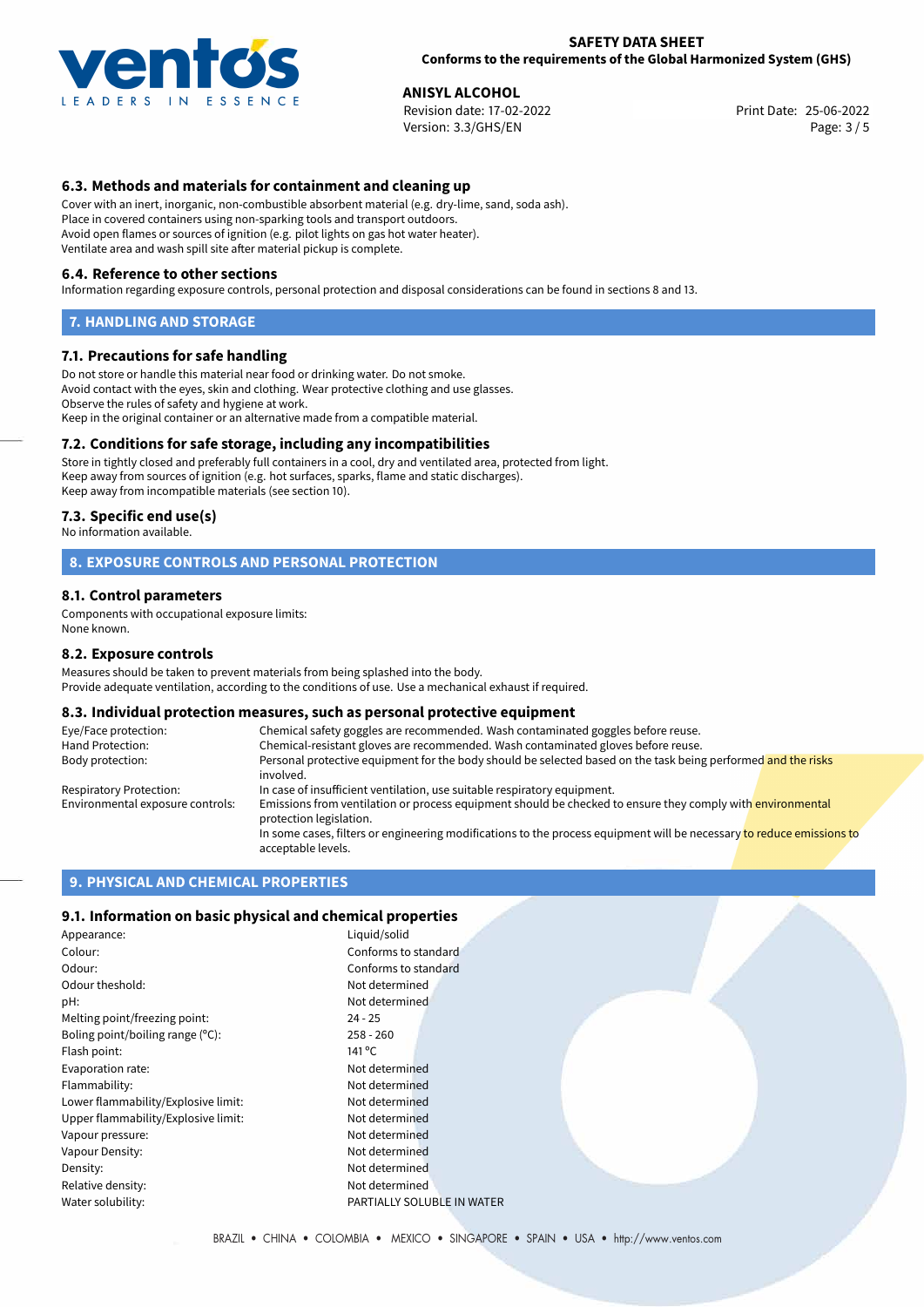

# **SAFETY DATA SHEET Conforms to the requirements of the Global Harmonized System (GHS)**

**ANISYL ALCOHOL**<br> **25-06-2022 Revision date: 17-02-2022 Alternative Structure Print Date: 25-06-2022** Revision date: 17-02-2022 Version: 3.3/GHS/EN Page: 4 / 5

- Solubility in other solvents: SOLUBLE IN ETHANOL Partition coefficient n-octanol/water: Not determined Auto-ignition temperature: Not determined Decomposition temperature: Not determined Viscosity, dynamic: Not determined Viscosity, kinematic: Not determined Explosive properties: Not determined Oxidising properties: NONE EXPECTED
	-

# **10. STABILITY AND REACTIVITY**

# **10.1. Reactivity**

No hazardous reactions if stored and handled as prescribed/indicated.

### **10.2. Chemical stability**

The product is stable if stored and handled as prescribed/indicated.

#### **10.3. Possibility of hazardous reactions**

No hazardous reactions if stored and handled as prescribed/indicated.

#### **10.4. Conditions to Avoid**

Conditions to Avoid: Excessive heat, flame or other ignition sources.

### **10.5. Incompatible materials**

Avoid contact with strong acids and bases and oxidizing agents.

#### **10.6. Hazardous decomposition products**

During combustion may form carbon monoxide and unidentified organic compounds.

# **11. TOXICOLOGICAL INFORMATION**

| Acute toxicity                    | May ne harmful in contact with skin.                                      |  |
|-----------------------------------|---------------------------------------------------------------------------|--|
| <b>Skin corrosion/irritation</b>  | Causes skin irritation.                                                   |  |
| Serious eye damage/irritation     | Causes serious eye irritation.                                            |  |
| Respiratory or skin sensitisation | May cause an allergic skin reaction.                                      |  |
| Germ cell mutagenicity            | Based on the data available, the criteria for classification are not met. |  |
| <b>Carcinogenicity</b>            | Based on the data available, the criteria for classification are not met. |  |
| Reproductive toxicity             | Based on the data available, the criteria for classification are not met. |  |
| <b>STOT-single exposure</b>       | Based on the data available, the criteria for classification are not met. |  |
| <b>STOT-repeated exposure</b>     | Based on the data available, the criteria for classification are not met. |  |
| <b>Aspiration hazard</b>          | Based on the data available, the criteria for classification are not met. |  |

# **12. ECOLOGICAL INFORMATION**

### **12.1. Toxicity**

**Assessment:**

Based on the data available, the criteria for classification are not met. **Experimental/calculated data:** No information available.

# **12.2. Degradability**

No information available.

# **12.3. Bioaccumulative potential**

No information available.

# **12.4. Soil mobility**

No information available.

# **12.5. Other adverse effects**

See also sections 6, 7, 13 and 15 Do not allow to get into waste water or waterways.